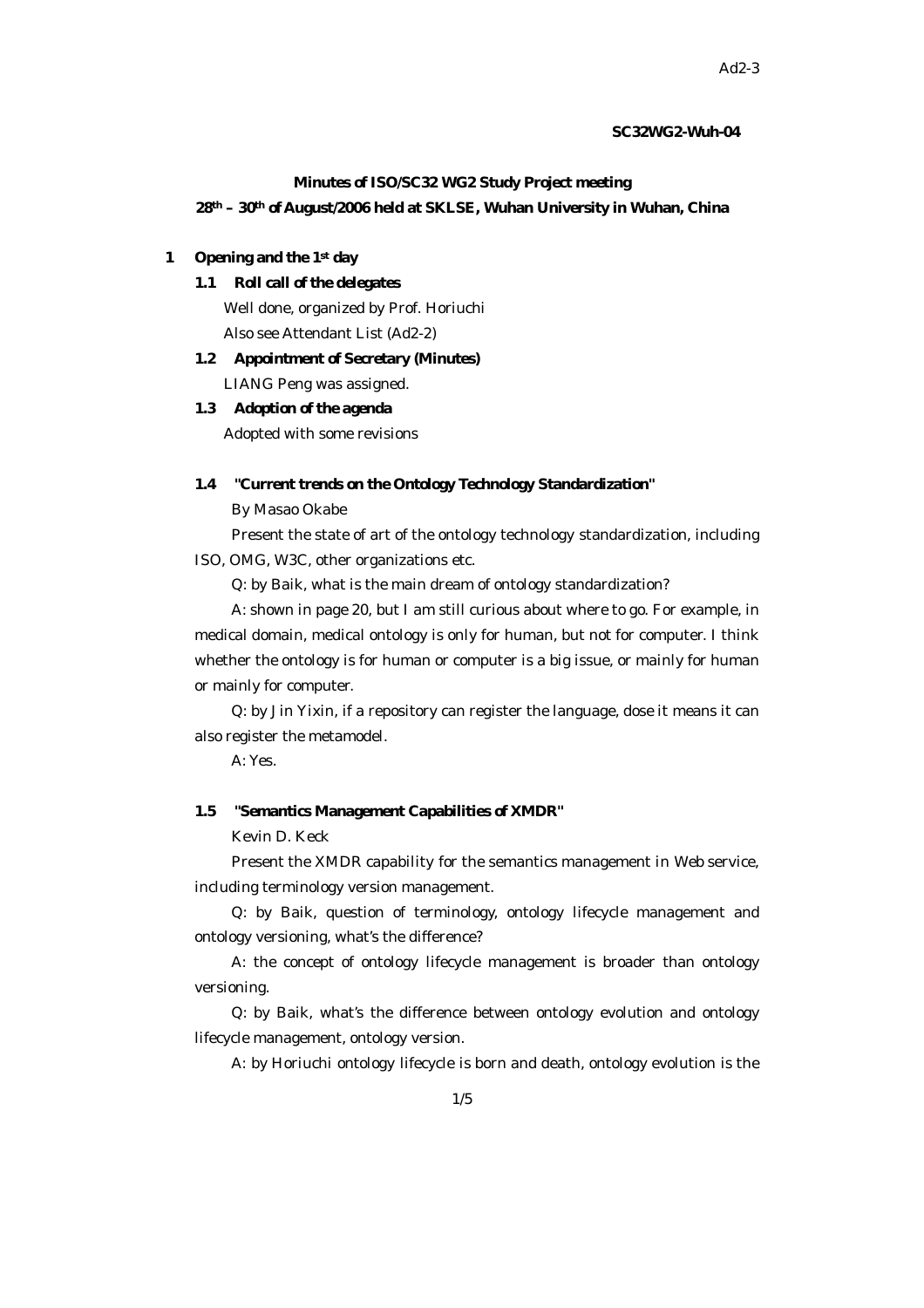change of ontology, and ontology versioning is how to record the change step.

By Yangfan: Ontology evolution can be described according to two kinds of requirement, i.e. requirement about change and requirement about consistency.

Q: by Jin Yixin, prototype of XMDR, how to narrow the search result in XMDR? And now XMDR is trying to register the ontology, in my understanding, XMDR should more contents than ontology, such as the ontology graph, what do you think about this?

A: You can restrict your search in certain field. I guess the reason for treating the ontology graph…

Q: by Yangfan, What do you mean by "Formalization Failed" use case? A: Appropriate concepts can not be found.

# **1.6 Report of the study "Requirements and Overall Design for Ontology Evolution"**

HE Yangfan, SKLSE

Q: what is the difference between conceptual change and specification change?

C: Are you proposing some metamodel and operation for the change management?

Q: Is change closure requested by user?

A: No, change closure is calculated by intrinsic constraint between changes.

Q: page of "change model", what is "modify"?

A: Renaming.

Q:How do you know some change is conceptual change or specification change? What is the difference between them?

A: by Yangfan: conceptual change is the fundamental changes that people suggest, and specification change is some smaller ones.

For example, when there is big progress in the domain, such as medicine or biology, domain experts may require some conceptual change to the domain ontology.

In terms of 11179, when a term is first specified as a property and later as a concept, the change is specification change.

Q: In ontology world, is it possible that some concept is deleted, but the corresponding instances are still there?

A: The atomic changes in slide 23 are for concept, property and so on. But in MFI-3, we just define Ontology\_Atomic\_Construct, there is no difference between concept and property.

Yangfan: There is no confliction. We define just three kinds of operation that can be applied on Ontology\_Atomic\_Construct, "Add class", etc. can be treated as the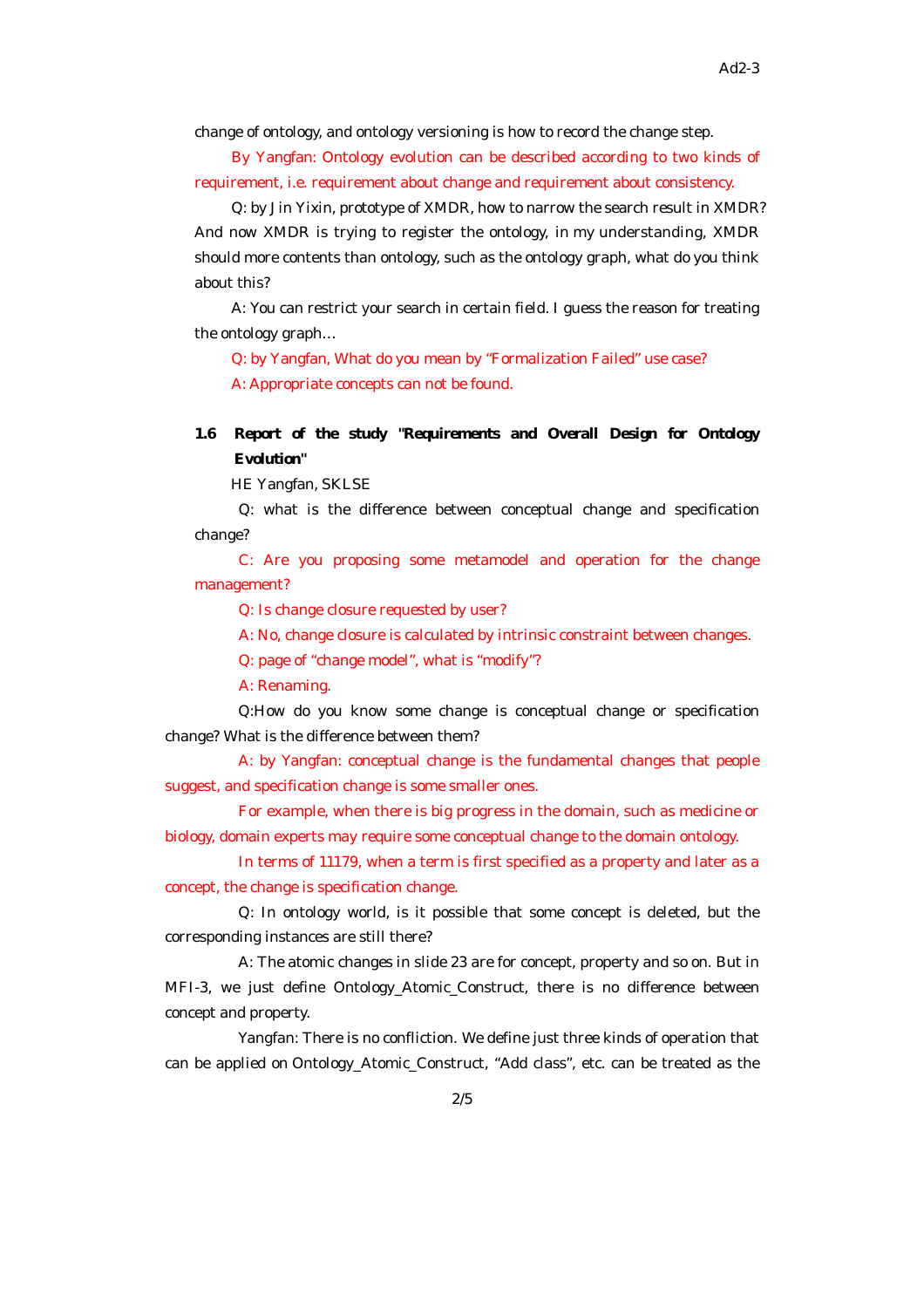instances of them.

Q: About propagation, how can evolution of RO propagate to different LOs?

A: For example, Base quantity is reused in ontology Z. When Base quantity is deleted with some evolution strategy in X. Then Z should be updated accordingly. User requested consistency and Propagation Strategy are needed for Z.

Q: About "modify": confusing

A: by Yangfan: modification means no change to the URI.

Q: If two concepts have the same URI but different names, are they the same concepts?

A: They are the same.

1.7 Report of the study "MFI Model Registration and Model Mapping for Ontology Evolution"

Masaharu Obayashi

Present the ontology mapping related terms and structures.

Q:

1.8 Discussion of Yangfan's proposal

# **2 The 2nd day**

#### **2.1 Report of the study "Current trends on Process Modeling"**

Hajime Horiuchi

Present the purpose, notation, metamodel for process modeling, and its requirement for ISO standards.

Q: by Baik, in the Road Map, how about the status of demonstration? Is it a prototype?

A: Yes, actually a prototype has been implemented, but with no content.

Q and C: by Okabe, PSL is an advanced technology, but it is not new, because it uses KIF which is a traditional technology. But MIT handbook is out of scope, because it is only for human, but not for computer.

C by Hajime: To promote the MFI application in Process modeling, we have to establish active collaboration with these groups, such as OMG SPEM, ISO TC184, etc.

# **2.2 Report of the study "Ontology-Based Model Design in Logistics Distribution Domain"**

WANG Jian, SKLSE

Present the concept model and process model when facing requirement change in the logistics distribution domain.

Q: By Baik, at the beginning of your presentation, you mentioned about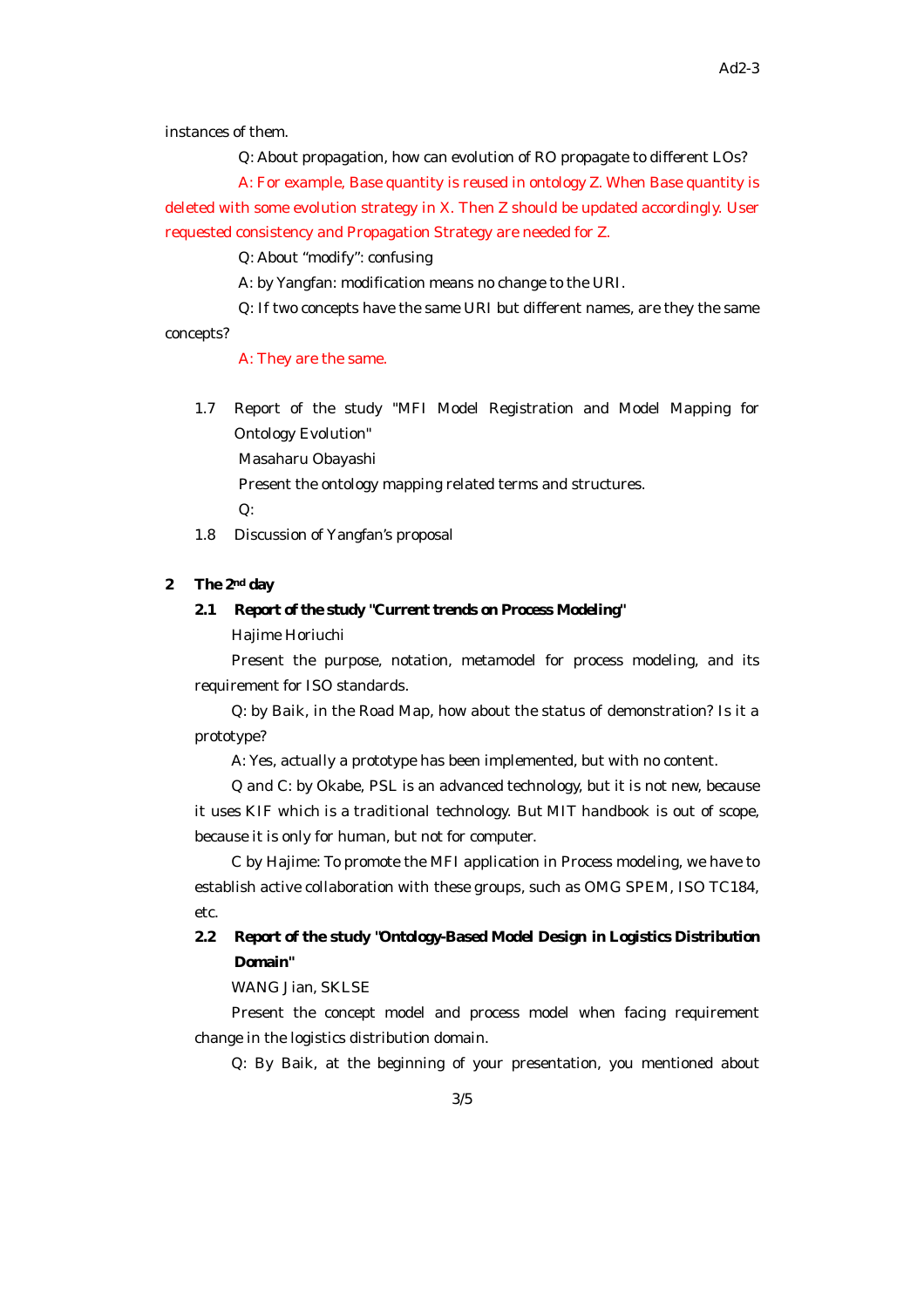domain model representation, for concept model it is OWL, for process model, it is OWL-S, why?

A: OWL-S for process description, OWL for static concept description.

Q: by Okabe, why there are only two kinds of concept in your domain model, the Actor and Resource?

### $\Delta$

Q: by Hajime, all the atomic processes are defined by you? How many atomic and composite processes are defined in OWL-S?

A: Yes. More than 30 atomic, and 10-15 composite processes.

Q: by Jing Yixin, could you show me the case study? You defined the change closure. Is there any abstract level for the reusing of this strategy for generating the strategy? And who will be responsible for specifying the strategy, the user or ontology administrator?

A: by Yangfan, evolution strategy is a concept describing the relationship between change closure, consistency closure and additional changes which are needed for the integrity of the new ontology. So evolution strategy depends on context heavily. And the reuse of it is not the main concern for ontology evolution problem. The ontology administrator will be responsible for the strategy definition.

Q: by Okabe, to slide 29, I don't understand what the change closure is?

A: change closure means VIPCustomer change may impact some other concept, such as its subclass, subproperty, etc.

Q: by Hajime, how to define the constraint of the change closure? And how to check the consistency of the change closure?

A: by Yangfan, How to calculate the closure depends on the language. As Masao san mentioned yesterday, for some languages, it is reasonable to keep individuals while corresponding concept is gone, while in the other languages, it is mandatory to delete all the individuals with the deletion of the concept. So change closure is calculated based on constraint between changes for particular languages. Later I will show you a reference paper , where the author has a example table showing the implication of constraint between changes. We can do similar work for all the other languages. For MFI-3, we may just have "Constraint between changes" and "Change closure", leaving the calculating details to concert languages.

Q: by Okabe, where did you find the SWRL condition?

A: …

Q: should

**2.3 Report of the study "Requirements and Overall Design for Process model registration based on ontology"**